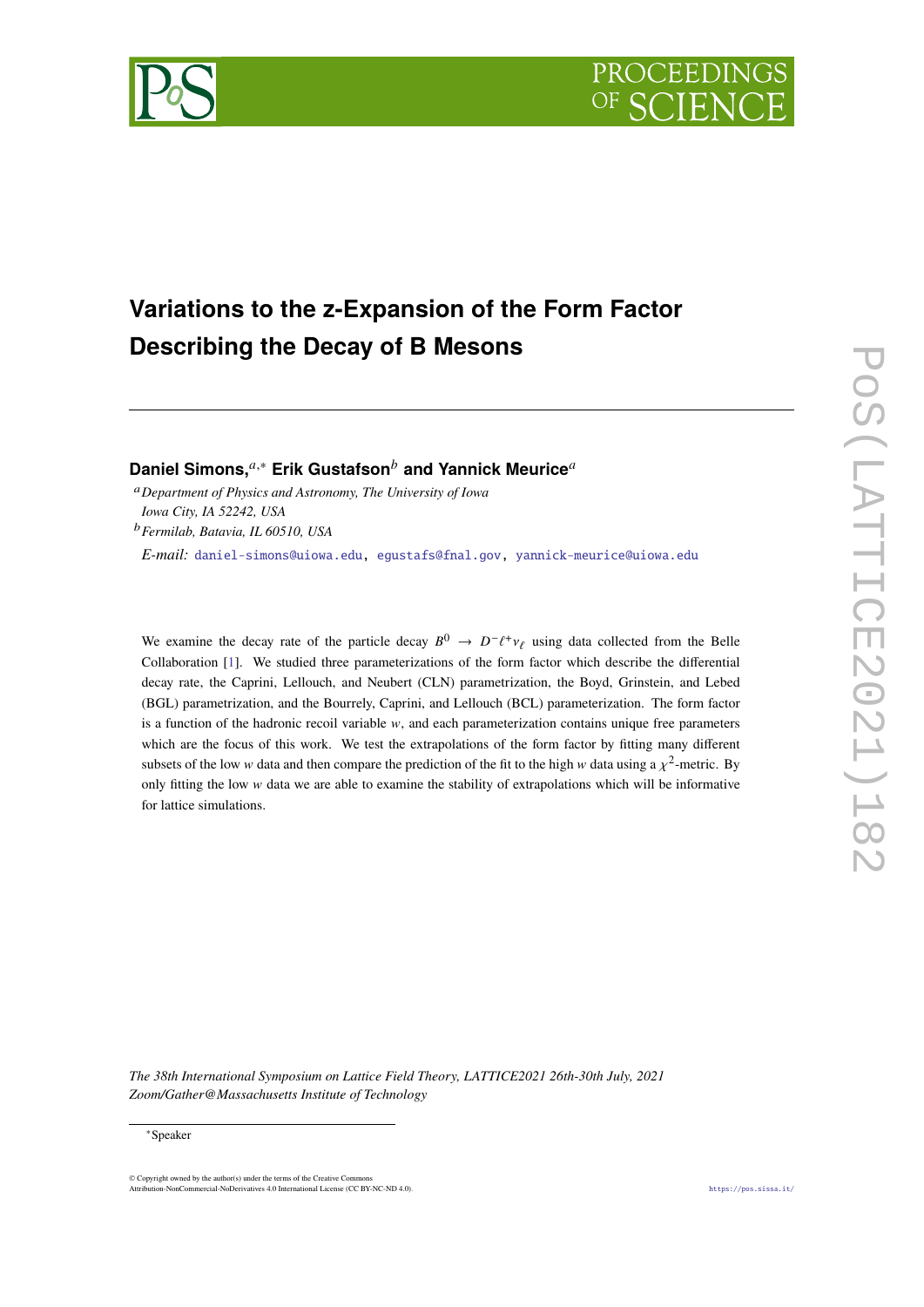# **1. Introduction**

The different parameterizations that were considered were the Boyd, Grinstein, and Lebed (BGL) parameterization [\[2\]](#page-6-1), the Bourrely, Caprini, and Lellouch (BCL) parameterization [\[3\]](#page-7-0), and the Caprini, Lellouch, and Neubert (CLN) parameterization [\[4\]](#page-7-1). The BGL and BCL parameterizations both incorporate the z-expansion, while the CLN does not. The form factors, and ultimately the differential decay rate, are functions of the lepton momentum transfer variable  $q^2$ . A problem with this is that there is a branch cut in the complex  $q^2$  plane. To get form factors that are analytic in the first sheet, a new variable is needed. The z-expansion maps the entire  $q^2$  plane onto the unit disk in the complex-z plane, with the branch cut being mapped onto the boundary of the disk [\[5\]](#page-7-2). This allows the form factors to be written as a simple power series of z.

These different parameterizations of the form factor are compared by fitting the free parameters to differential decay data obtained by the Belle Collaboration [\[1\]](#page-6-0). These fits are performed using a limited number of data points in order to test how well these parameterizations are able to predict the remaining data points. The accuracy of the fits and the predictions are then checked by finding the reduced- $\chi^2$  values. Then we compare the parameterizations for both fitted and predicted regions.

The data that we used had the differential decay rate as a function of the hadronic recoil variable  $w$ , a function of  $q^2$  defined in equation (1). The lowest few data points in w were of particular interest because Lattice QCD calculations are typically restricted to the large  $q^2$ , which corresponds to the low w values [\[6\]](#page-7-3). This is because Lattice QCD calculations rely on Monte Carlo simulations which cannot reliably extract the values of the form factors at low  $q^2$ . So the effort to fit only a limited number of data points in my fits is to replicate the conditions of lattice gauge theorists in order to determine the best form factor for them to use.

#### **2. Theory**

The kinematics of the decay,  $B \to D l v_l$ , can be described by the recoil variable w. w is defined with the 4-momenta of the B and D mesons  $P_B$  and  $P_D$  respectively, and  $q^2$  [\[1\]](#page-6-0):

$$
w = \frac{P_B \cdot P_D}{m_B m_D} = \frac{m_B^2 + m_D^2 - q^2}{2m_B m_D} \tag{1}
$$

The quantities  $m_B$  and  $m_D$  are the rest masses of the B and D mesons respectively. The minimum recoil value corresponds to the D meson having no momentum in the rest frame of the B meson,  $w = 1$ . The maximal value of  $w$  corresponds to when there is no 4-momentum transfer to the lepton-neutrino system,  $q^2 = 0$ , which leads to  $w_{max} = \frac{m_B^2 + m_D^2}{2m_B m_D} \approx 1.6$  [\[1\]](#page-6-0).

According to the Heavy Quark Effective Theory (HQET), the decay rate of  $B \to D l v_l$  can be described, up to a small electroweak correction by [\[7\]](#page-7-4):

$$
d\Gamma \propto G_F^2 |V_{cb}|^2 |L_{\mu} \langle D|\bar{c}\gamma^{\mu}b|B\rangle|^2
$$
 (2)

Where  $G_F$  is the Fermi coupling constant,  $V_{cb}$  is an element of the Cabibbo–Kobayashi–Maskawa matrix, and  $L<sub>u</sub>$  is the leptonic current. The hadronic current can be broken down in terms of vector and scalar form factors  $f_+(q^2)$  and  $f_0(q^2)$  respectively [\[1\]](#page-6-0),

$$
\langle D|\bar{c}\gamma^{\mu}b|B\rangle = f_{+}(q^{2})\left[ (P_{B} + P_{D})^{\mu} - \frac{m_{B}^{2} - m_{D}^{2}}{q^{2}}q^{\mu} \right] + f_{0}(q^{2})\frac{m_{B}^{2} - m_{D}^{2}}{q^{2}}q^{\mu}
$$
(3)

In the limit of negligible lepton masses, the differential decay rate does not depend on  $f_0(q^2)$  and can be written,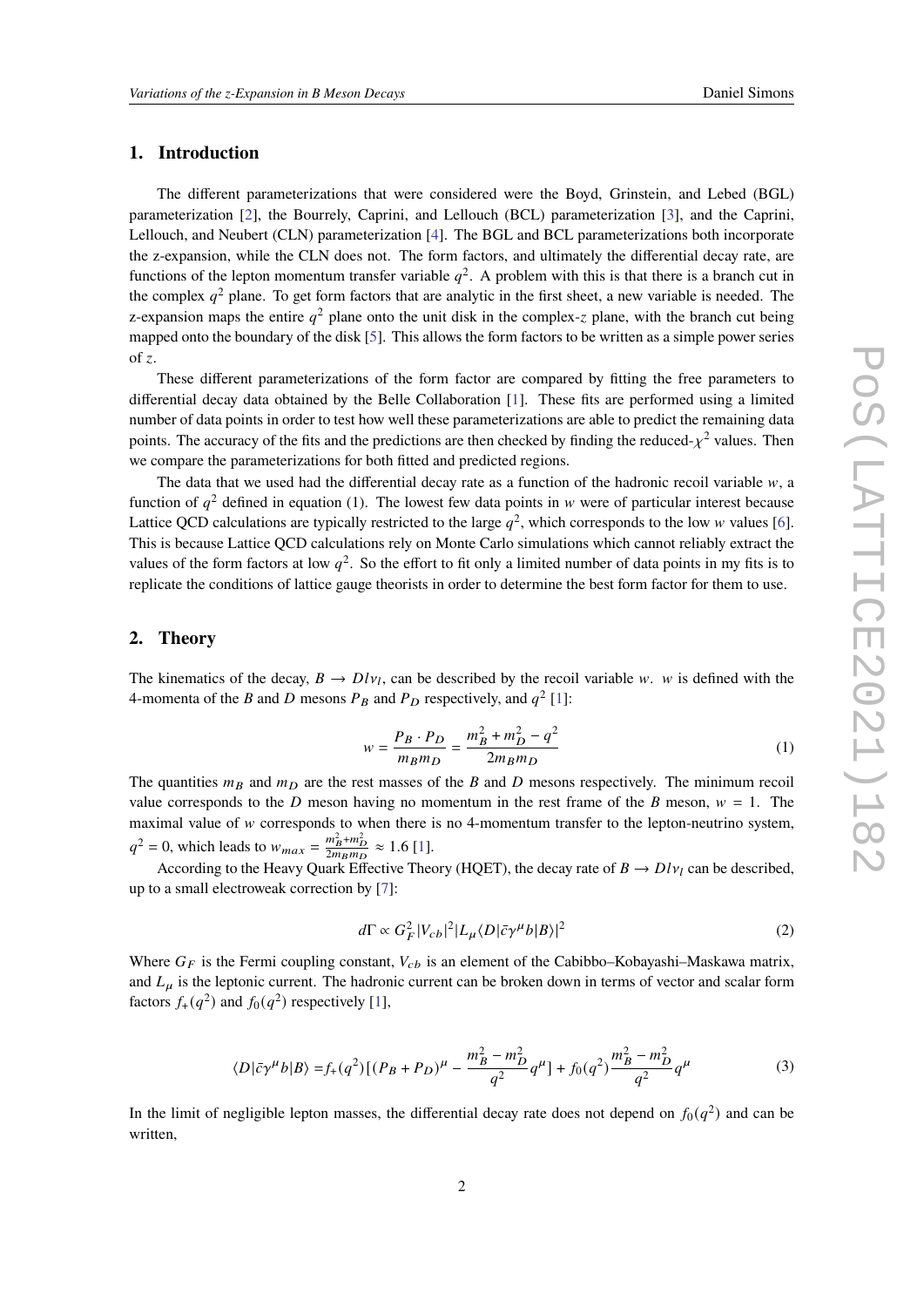$$
\frac{d\Gamma}{dw} = \frac{G_F^2 m_D^3}{48\pi^3} (m_B + m_D)^2 (w^2 - 1)^{3/2} \eta_{EW}^2 |V_{cb}|^2 |G(w)|^2
$$
\n(4)

This new form factor  $G(w)$  has several different parameterizations available that we considered.

A useful, model-independent parameterization of this form factor which only relies on QCD dispersion relations is called the BGL parameterization. With this parameterization [\[2\]](#page-6-1),

$$
G(z)^{2} = \frac{4r}{(1+r)^{2}} f_{+}(z)^{2}
$$
  
\n
$$
f_{+}(z) = \frac{1}{P_{+}(z)\phi_{+}(z)} \sum_{n=0}^{N} a_{+,n} z^{n}
$$
  
\n
$$
\phi_{+}(z) = 1.1213(1+z)^{2}(1-z)^{1/2}[(1+r)(1-z) + 2\sqrt{r}(1+z)]^{-5}.
$$
\n(5)

The coefficients  $a_{+,n}$  must satisfy the unitarity bound,

$$
\sum_{n=0}^{\infty} |a_n|^2 \le 1.
$$
 (6)

This bound is the result of constraints imposed by QCD. The new conformal mapping variable,  $z$ , maps  $w$ on to the unit disk in the complex plane [\[8,](#page-7-5) [9\]](#page-7-6). In terms of  $w$ ,

$$
z(w) = \frac{\sqrt{w+1} - \sqrt{2}}{\sqrt{w+1} + \sqrt{2}}.
$$
 (7)

 $\phi_+(\zeta)$  is an outer function, which is arbitrary but must be analytic. Following [\[1\]](#page-6-0), we take the Blaschke factor,  $P_+(z) = 1$ . The free parameters of this parameterization are the  $a_{+,n}$  terms, and there are  $N + 1$  of them where  $N$  is the maximal order of the series.

Another model-independent parameterization of this form factor is called the BCL parameterization. This parameterization has the same form of the form factor  $G(z)$ , but the vector form factor  $f_{+}(z)$  is now, [\[3\]](#page-7-0):

$$
f_{+}(z) = \frac{1}{P_{+}(z)\phi_{+}(z)} \sum_{n=0}^{N-1} b_{+,n} [z^{n} - (-1)^{n-N} \frac{n}{N} z^{N}].
$$
 (8)

Similar to the BGL parameterization, the coefficients  $b_n$  must satisfy a different constraint

$$
\sum_{j=0}^{N} \sum_{k=0}^{N} b_j b_k B_{jk} \le 1.
$$
\n(9)

The symmetric matrix  $B_{jk}$  is calculated by matching the Maclaurin series for the BGL prefactors and the BCL pole [\[10\]](#page-7-7). The matrix for  $B_{ik}$  in  $B \to D\ell \nu$  is provided in Tab. I. Following [10], we choose the outer function to be  $\phi_+(z) = 1$ , and the Blaschke factor to be  $P_+(z) = 1 - q^2(z)/m_{B_c^*}^2$ . The free parameters of this parameterization are the  $b_{+,n}$  terms, and there are N of them. The BCL parameterization uses a *z*-expansion with  $q^2$  instead of w, which has the form

$$
z(q^2) = \frac{\sqrt{t_+ - q^2} - \sqrt{t_+ - t_0}}{\sqrt{t_+ - q^2} + \sqrt{t_+ - t_0}}
$$
(10)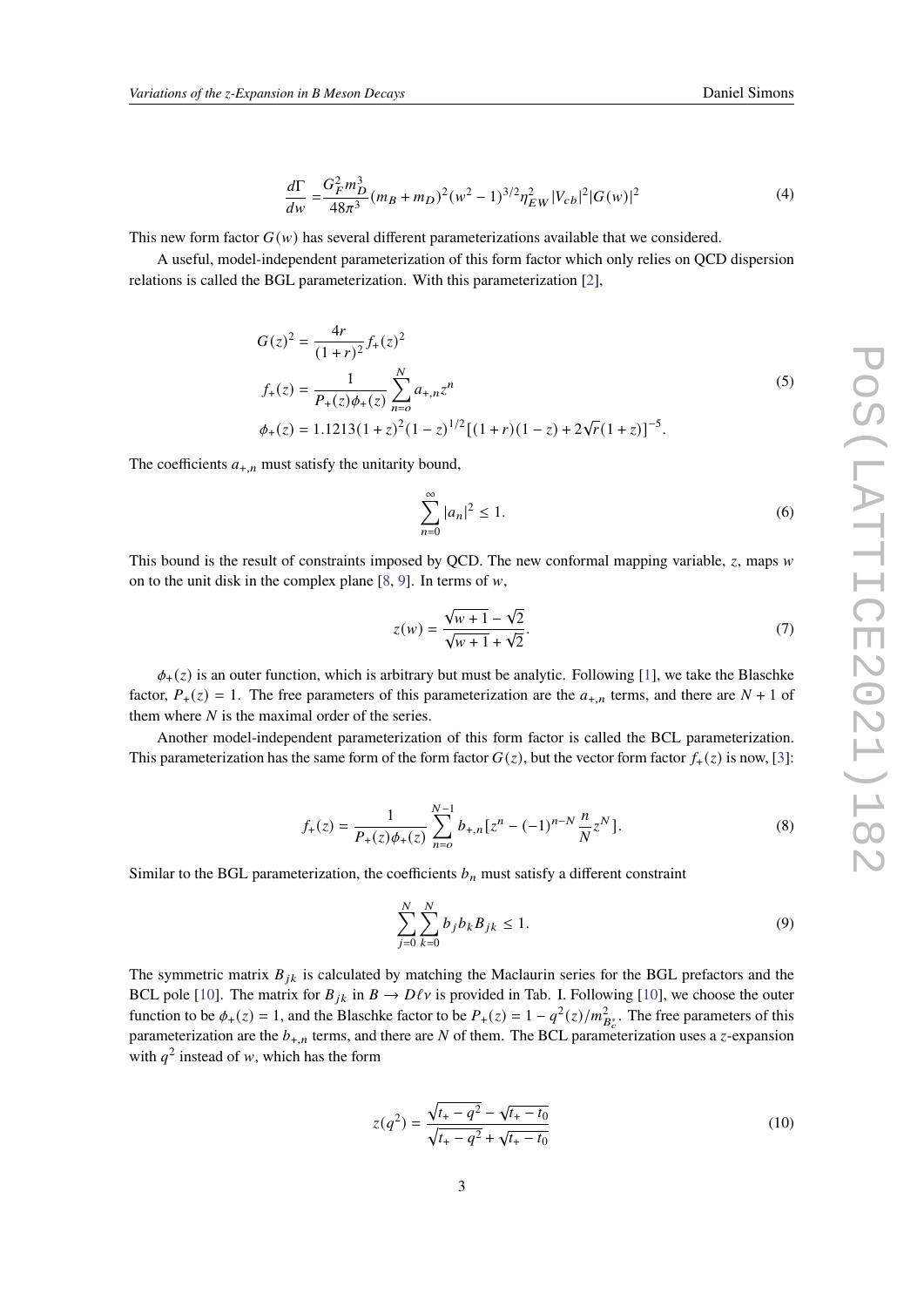Where  $t_+$  and  $t_0$  are constants defined by  $t_+ = (m_B + m_D)^2$  and  $t_0 = (m_B + m_D)(\sqrt{m_B} - \sqrt{m_D})^2$ . The choice of  $t_0$  ensures that that this expansion converges.

The final parameterization considered was the CLN parameterization. The advantage of this parameterization is that it reduces the number of free parameters, but it does this by adding dispersive constraints and symmetries which make this parameterization a model-dependent one. The CLN parameterization has a form factor that looks like,

$$
G(z) = G(1)(1 - \rho^2 z + (51\rho^2 - 10)z^2 - (252\rho^2 - 84)z^3)
$$
\n(11)

The free parameters are  $G(1)$  and  $\rho^2$ .

## **3. Results**

We compare these different parameterizations of the form factor by fitting the free parameters to differential decay data obtained by the Belle Collaboration [\[1\]](#page-6-0). We perform these fits using a limited number of data points in order to test how well these parameterizations are able to predict the remaining data points. We check the accuracy of the fits by finding the reduced- $\chi^2$  values. We compare the fitted and predicted reduced- $\chi^2$ values of the parameterizations.

The reduced- $\chi^2$  values that we calculated are of the standard form,

$$
\chi_{reduced}^2 = \frac{1}{N} \sum_{i} \frac{(O_i - C_i)^2}{\sigma_i^2}
$$
\n(12)

Where  $O_i$  is the data collected by the Belle collaboration,  $C_i$  is the results from our fits, and  $\sigma_i^2$  are the uncertainties in  $O_i$ . We considered two different  $\chi^2_{reduced}$ , one for the region that was included in the fit  $\chi^2_{reduced, fitted}$  and one for the region that was not included in the fit  $\chi^2_{reduced, predicted}$ . In the fitted region, N is the number of degrees of freedom  $N_{dof}$  and the sum over i is over the data points used in the fit. Whereas, for the predicted region,  $N$  is the number of data points not used in the fit and the sum over  $i$  is over the data points not used in the fit. The fits were performed using the  $lsqfit$  python library, which implements non-linear least square fitting methods to minimize the  $\chi^2$  function [\[11\]](#page-7-8).

We start by fitting the first *n* data points and predict the remaining 10 − *n* data points, where  $3 \le n \le 9$ . Comparing our fits to the data points included in the fit produce  $\chi^2_{reduced, fitted}$ , and comparing our fits with the data points not included in the fits produce  $\chi^2_{reduced, predicted}$ . The results of all  $\chi^2_{reduced}$  can be seen in [1.](#page-4-0)

The red triangles in Fig. [1](#page-4-0) used the results from lattice calculations [\[12\]](#page-7-9) as the priors. Bailey et. al. used lattice calculations to find the free parameters of the BGL parameterization, which are the results we use. The lattice priors over-constraining our fit, so their uncertainties are scaled upwards by a factor of 30 to allow the fit more freedom.

#### **3.1 BGL Parameterization**

The results for the BGL parameterization from Fig. [1](#page-4-0) can be seen graphically in Fig. [2.](#page-4-1) In these plots the green triangles are the Belle collaboration's data with error bars, the black line is the function with the fitted

| $B_{00}$ | $B_{01}$ | B02       | 503       | $B_{04}$ |        |
|----------|----------|-----------|-----------|----------|--------|
| 0.0197   | 0.0042   | $-0.0109$ | $-0.0059$ | -0.0002  | 0.0012 |

**Table 1:** Calculated elements of the  $B_{jk}$  matrix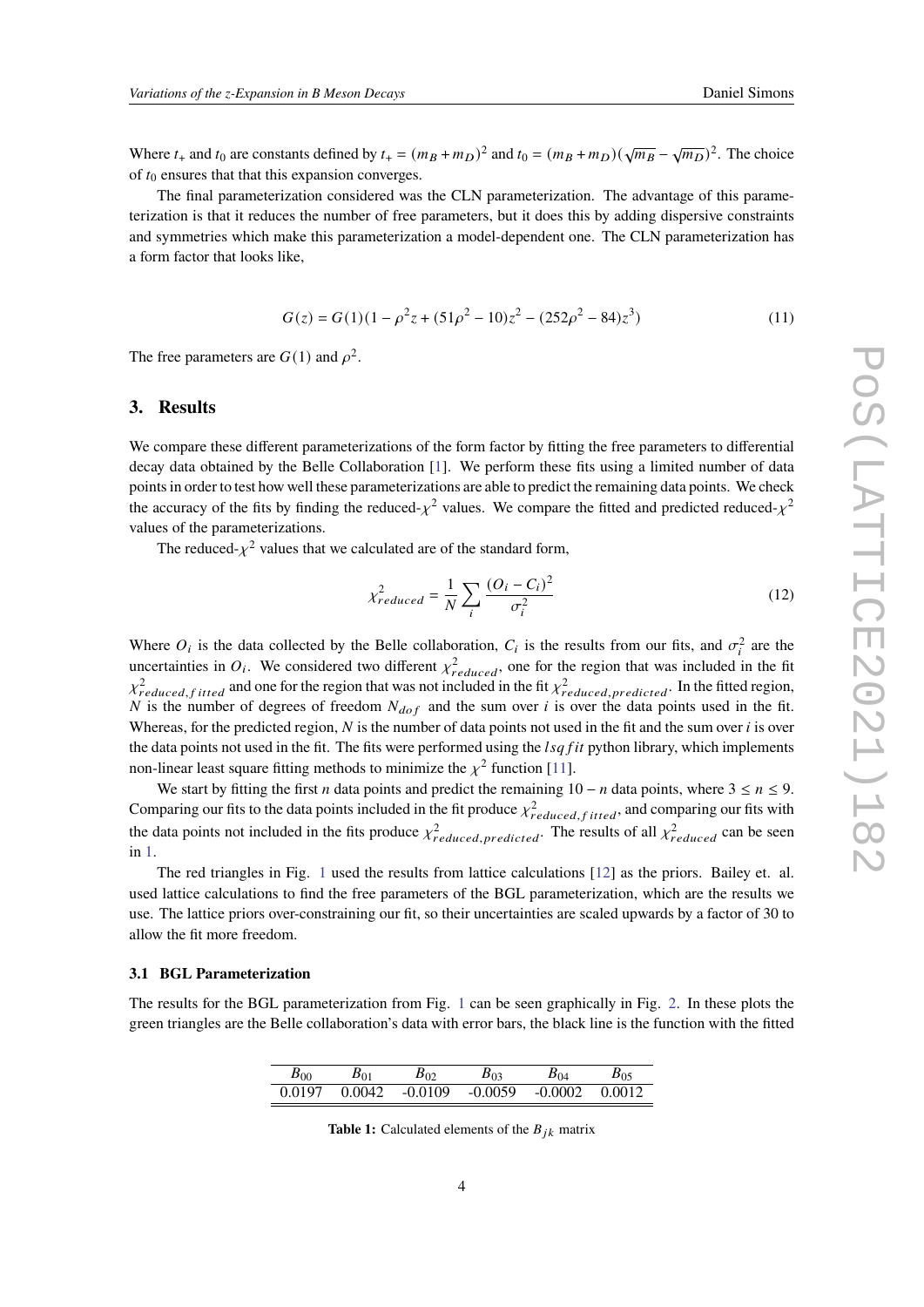

<span id="page-4-0"></span>

**Figure 1:** The  $\chi^2_{reduced}$  values for each fit of all parameterizations used in this analysis

parameters as inputs, the teal region is the  $1-\sigma$  error band, and the vertical dashed line with arrow pointing to the left indicates the highest  $w$ -value used in the fit. The red line corresponds to the lattice regime, the largest *w*-value where lattice results are obtainable,  $w < 1.2$  [\[12\]](#page-7-9).

<span id="page-4-1"></span>We found that the results for the BGL parameterization with more than two parameters have significantly larger  $\chi^2_{reduced, predicted}$  for all regions, so we only consider this parameterization with two free parameters.



**Figure 2:** Results of fitting the BGL parameterization to different numbers of data points

#### **3.2 BCL Parameterization**

We performed the same procedure for the BCL parameterization that we did for the BGL parameterization, with the results being shown graphically in Fig. [3.](#page-5-0)

We found that the  $\chi^2_{reduced}$  values for the BCL parameterization with three parameters was identical to using only two parameters, and we found that for more than three parameters the  $\chi^2_{reduced, predicted}$  was significantly larger for all regions, so we only considered the BCL parameterization with two free parameters.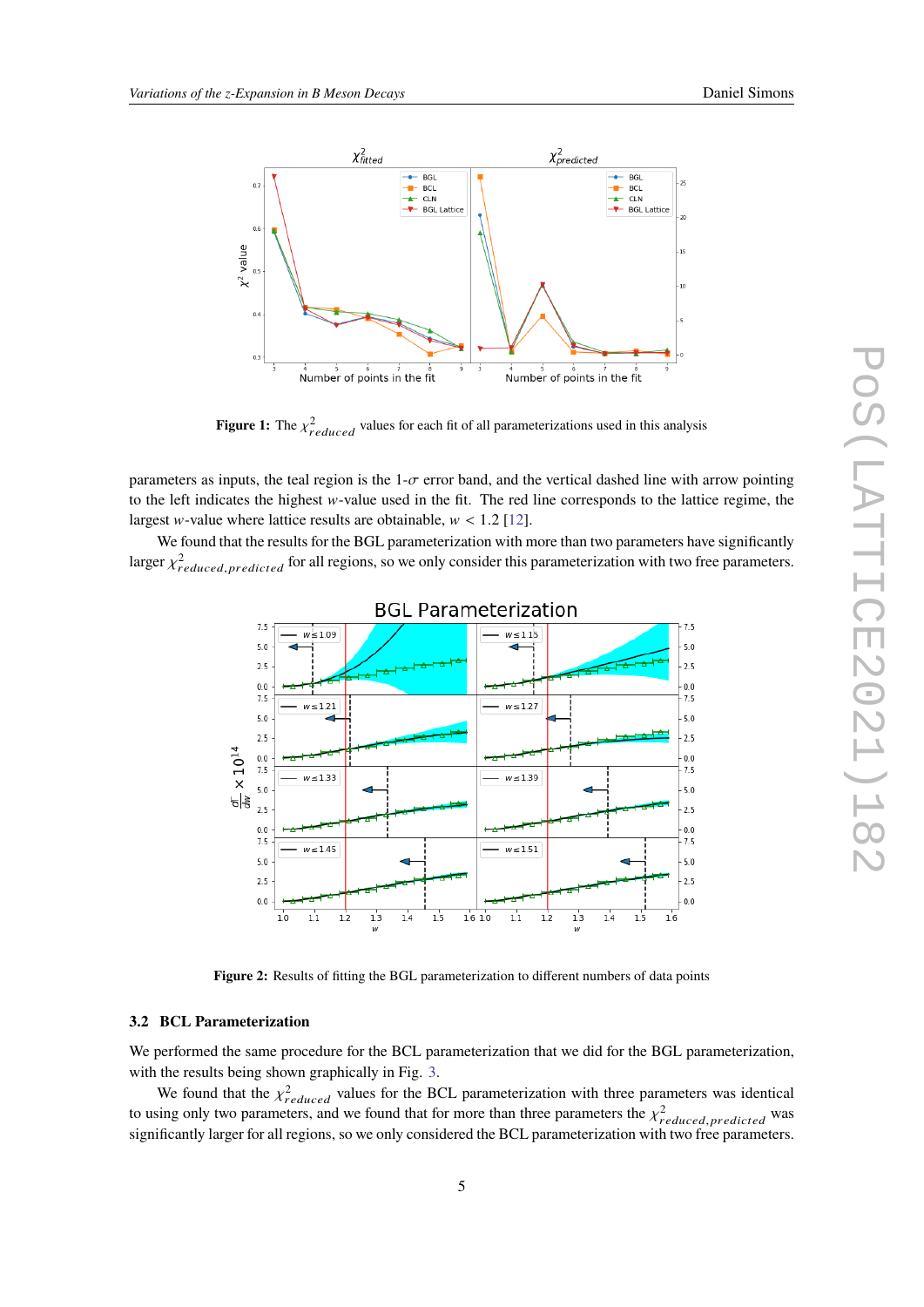<span id="page-5-0"></span>

**Figure 3:** The same as Fig. [2](#page-4-1) but for the BCL parameterization

## **3.3 CLN Parameterization**

The final parameterization that was considered was the CLN parameterization, which has a fixed number of free parameters. The model dependence of the CLN parameterization makes it less ideal than the BGL and BCL parameterizations which are both model independent. The results for this parameterization can be seen in Fig. [4.](#page-5-1)

<span id="page-5-1"></span>

**Figure 4:** The same as Fig. [2](#page-4-1) but for the CLN parameterization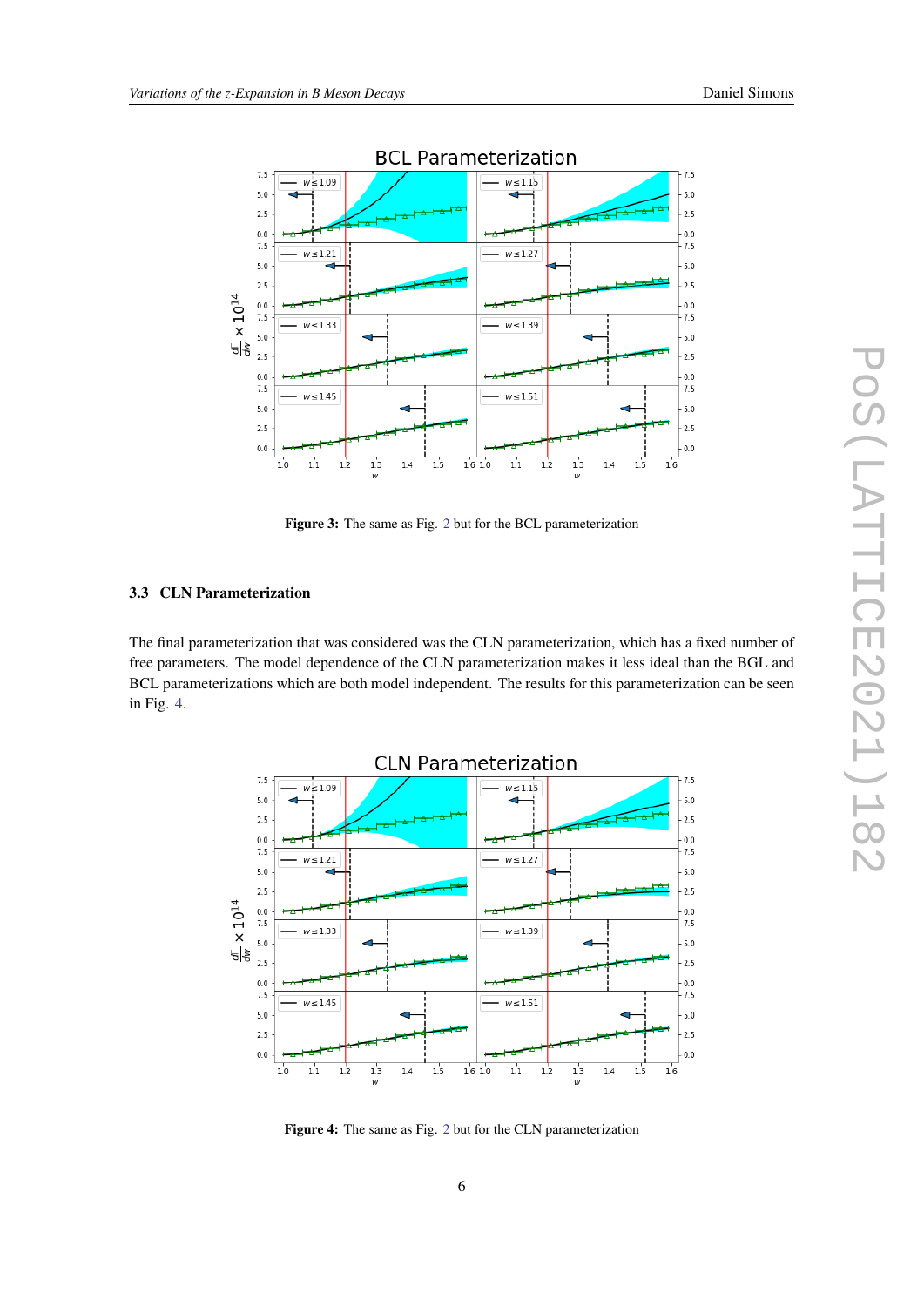## **3.4 Using Lattice Data as a Prior**

The final variation that we considered was to use the results from lattice calculations [\[12\]](#page-7-9) as the priors. Bailey et. al. used lattice calculations to find the free parameters of the CLN and BGL parameterizations, although they only report their results for BGL. Again, only considering the BGL parameterization for two parameters, our results can be seen graphically in Fig. [5.](#page-6-2)

<span id="page-6-2"></span>

**Figure 5:** The same as [2](#page-4-1) but for the BGL parameterization with lattice priors

# **4. Conclusion**

We investigated three different parameterizations of the vector form factor describing the decay rate of the process  $B \to D l v_l$ . Our goal was to determine which of these parameterizations would most accurately predict the high energy regime from fits performed in the low energy regime, and we found the  $\chi^2$ -values of these fits in order to determine their accuracy. Performing these fits in the low  $w$  regime is a useful replica of the conditions of lattice gauge theorists for us to determine the best form factor for them to use.

By comparing the different  $\chi^2_{reduced. predicted}$  for the different parameterizations at low w, it appears that the BCL parameterization provides slightly better predictions. We also looked at how inputting lattice priors would affect our fits, and even with significantly increased uncertainties these lattice priors fit and predict the data with exceptional accuracy.

#### **Acknowledgments**

This work was supported by DOE grant No. DE-SC0010113.

#### **References**

- <span id="page-6-0"></span>[1] R. Glattauer and et. al, *Measurement of the decay B* →*D*𝑙𝜈 *in fully reconstructed events and determination of the cabibbo-kobayashi-maskawa matrix element*  $|V_{ch}|$ , *Phys. Rev. D 93, 032006* (2016) [[1510.03657v3](https://arxiv.org/abs/1510.03657v3)].
- <span id="page-6-1"></span>[2] C.G. Boyd, B. Grinstein and R.F. Lebed, *Constraints on form factors for exclusive semileptonic heavy to light meson decays*, *Phys.Rev.Lett.74:4603-4606* (1995) [[9412324v3](https://arxiv.org/abs/9412324v3)].